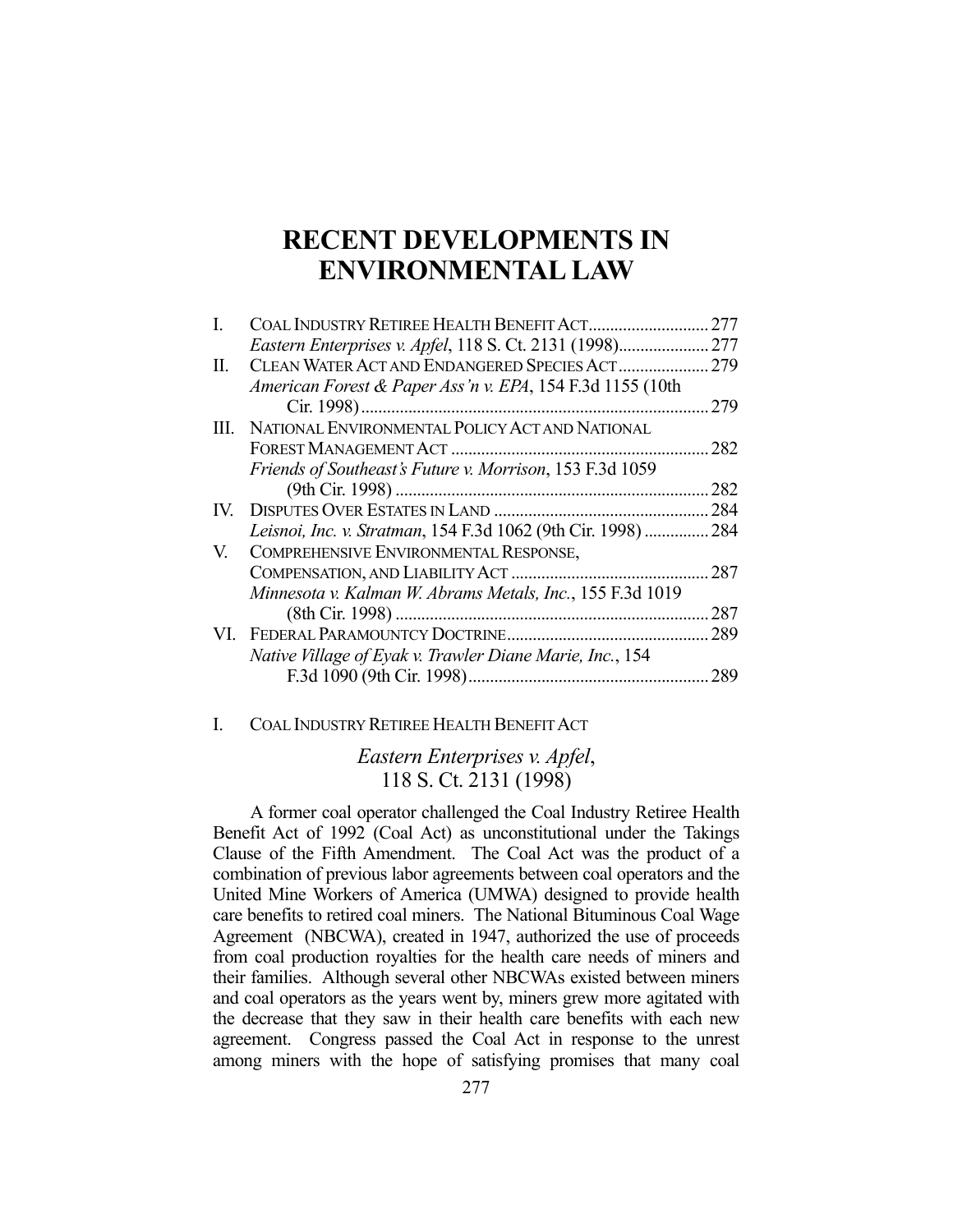companies made to miners with respect to healthcare for the miners and their families.

 The Coal Act created the United Mine Workers of America Combined Benefit Fund (Combined Fund), a multiemployer plan, which offers retirees and their dependants the same health benefits that they were receiving under previous NBCWAs. The contributors to the fund are coal operators that signed any NBCWA or similar agreement, which required contributions to benefit plans created in 1950 and 1974. The Commission of Social Security (Commission) calculates the premiums which operators must pay by assigning each retiree to a signatory operator under one of three categories. The first category assigns a premium to any operator who was a signatory to any coal wage agreements during or after 1978 and was the most recent operator to employ the retiree for at least two years. The second category is similar to the first one except that it does not place a date restriction on the number of years of employment necessary for the signatory to be liable. The third category assigns a retiree to any signatory operator that employed the retiree for a longer period of time than any other operator before the 1978 coal wage agreement went into effect.

 Eastern Enterprises, originally called Eastern Gas and Fuel Associates, transferred its coal operations to one of its subsidiary companies in 1965. Based on its status after 1965 as a noncoal operator, Eastern challenged the third category of the Coal Act as an uncompensated regulatory taking in violation of the Fifth Amendment. The United States District Court for the District of Massachusetts granted summary judgment in favor of the Commission. The United States Court of Appeals for the First Circuit affirmed the lower court's holding and reasoned that the retroactive liability that the Coal Act imposed upon Eastern was supported by a legitimate government interest of satisfying miners' expectations of lifetime health benefits. The United States Supreme Court granted and found in Eastern's favor.

 In order to determine whether a governmental action constitutes a regulatory taking, three factors must be evaluated. In *Eastern*, the Court looked at (1) the economic impact the Coal Act had on Eastern, (2) the extent to which the Coal Act interfered with Eastern's investment-backed expectations, and (3) the nature of the Coal Act itself. In addressing the first factor, economic impact, the Court found that the Coal Act threatened Eastern with a severe penalty for failure to give the dollar amount which the Commission calculated under its timetable. The Court quickly rejected the Commission's argument that the Coal Act minimized the economic impact upon Eastern. The Court maintained that the economic impact which the Coal Act imposed upon Eastern was not proportional to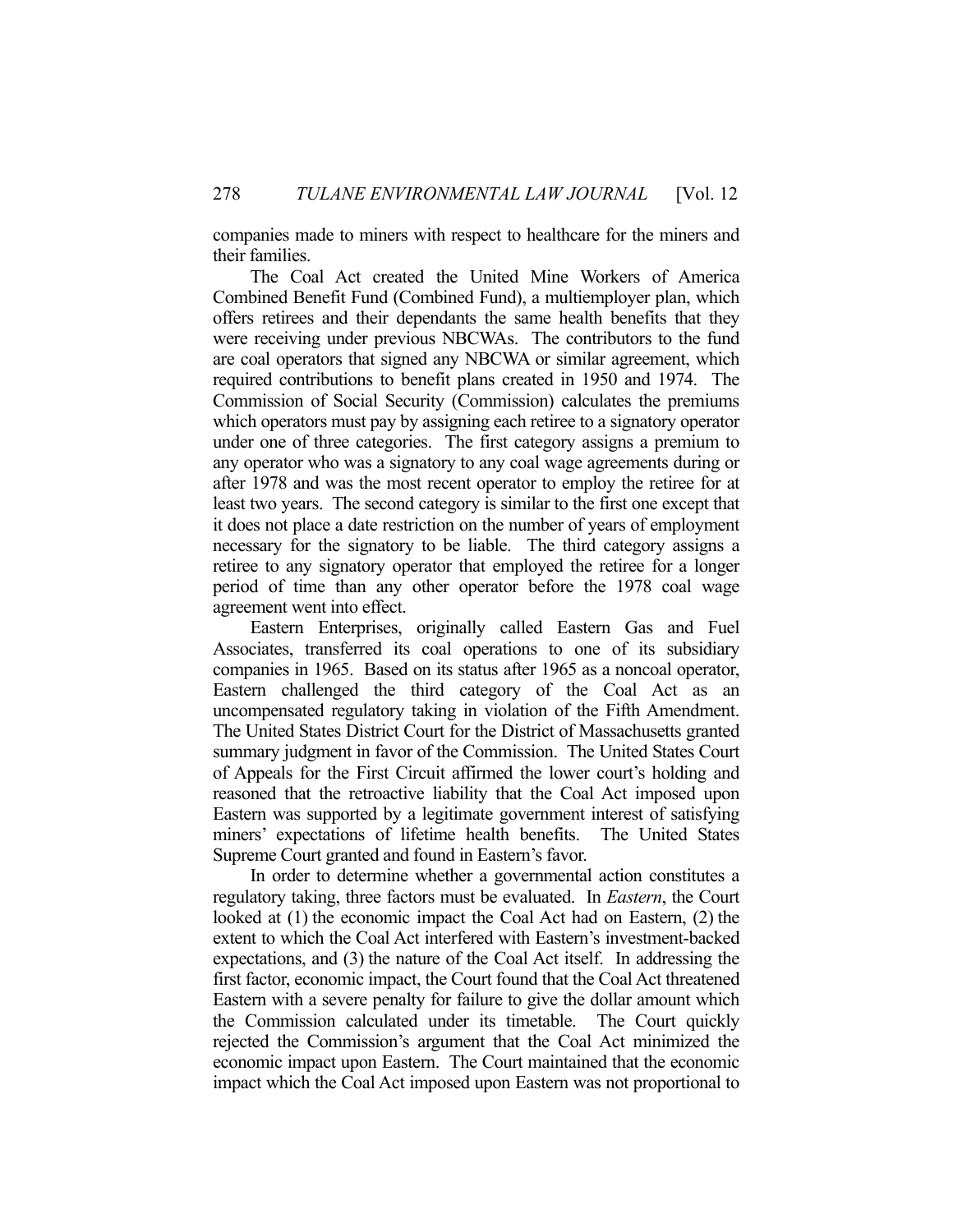Eastern's experience with the post-1965 benefit plans because Eastern did not participate in negotiations or agree to contribute to any plans after 1965.

 The Commission also asserted that the retroactive liability on Eastern was fair because there existed an industry-wide understanding that all coal operators would fund the lifetime health benefits for qualifying miners and their families. Although the Court sympathized with retirees who had relied upon industry promises of lifetime medical benefits, the Court concluded that the Coal Act was an improper solution to addressing the needs of the retirees. The Coal Act, according to the Court, placed a severe, disproportionate, and substantial economic burden on certain employers for past conduct that, in Eastern's case, was unrelated to the company's action during the relevant time period. Therefore, the Court concluded, Eastern could not be held liable for promises that the company never made to retirees.

 Eastern also raised the issue of whether the Coal Act violated the company's due process rights with regards to the retroactive impact. However, the Court chose not to address this issue in light of its decision that the Coal Act did constitute a regulatory taking. The Court acknowledged that Congress was correct in its desire to seek a remedy to the problem of providing health benefits to miners and their families, but that Eastern should be exempted because of the undue retroactive burden the Coal Act placed upon the company.

Nancy Abudu

### II. CLEAN WATER ACT AND ENDANGERED SPECIES ACT

# *American Forest & Paper Ass'n v. EPA*, 154 F.3d 1155 (10th Cir. 1998)

 The American Forest and Paper Association (the Association), a nonprofit trade association representing paper products companies, filed suit against the United States Environmental Protection Agency (EPA) challenging its approval of Oklahoma's National Pollutant Discharge Elimination System (NPDES) permitting program (the Program). Specifically, the Association challenged the portion of the Program requiring consultation between the Oklahoma Department of Environmental Quality (ODEQ) and the United States Fish and Wildlife Service (FWS) to ensure compliance with the Endangered Species Act (ESA). The Tenth Circuit concluded that the Association lacked standing and therefore dismissed the suit.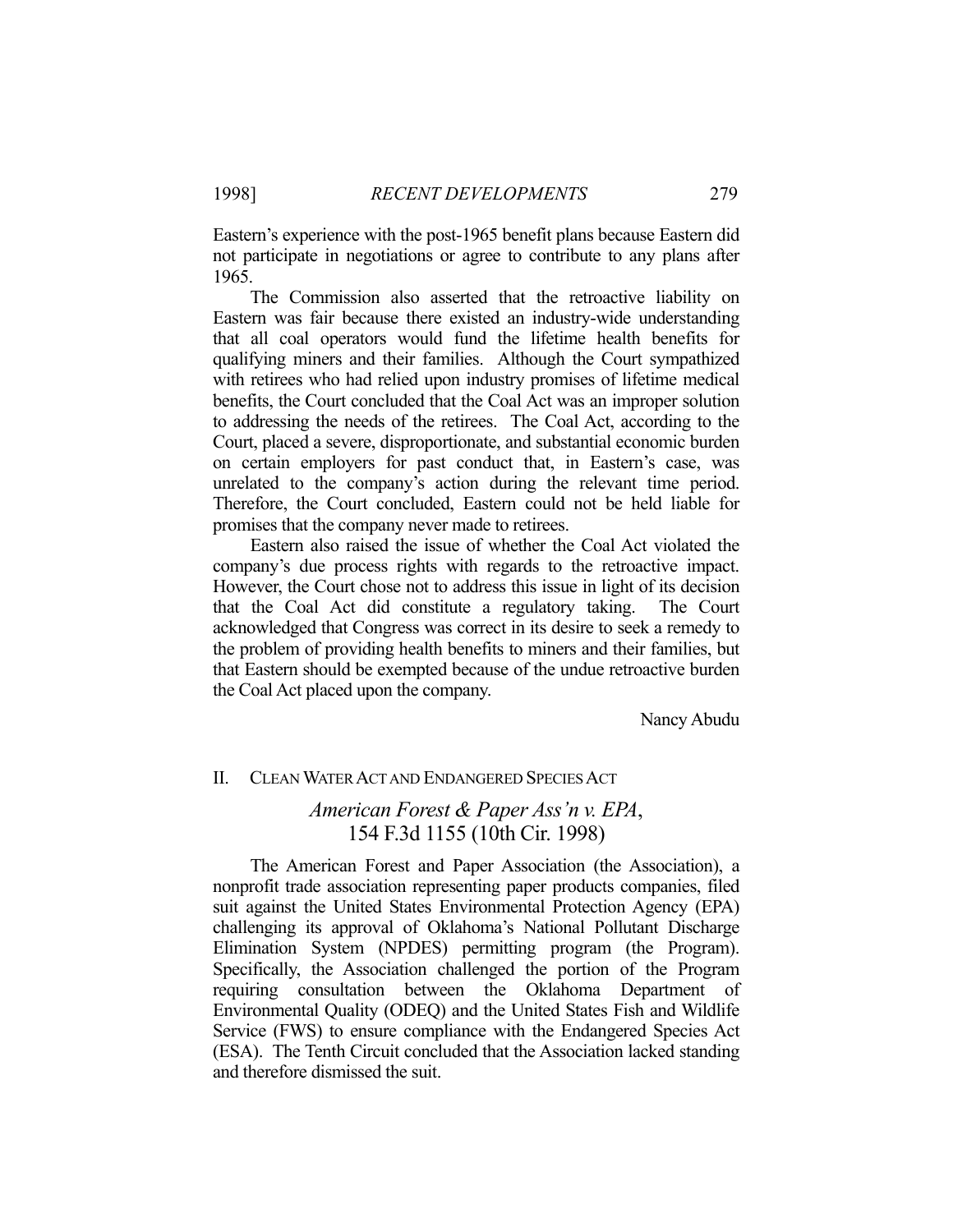Section 402(b) of the Clean Water Act (CWA) allows a state to establish and administer its own NPDES permitting program. Such programs are, however, subject to EPA oversight and approval. Furthermore, as long as certain conditions are satisfied, EPA approval is guaranteed. The EPA must approve any program which meets the statutory requirements.

 Oklahoma sought EPA approval of the Program and, after negotiations, it was approved. These negotiations resulted in the inclusion of a consultation process pertaining to permit applications affecting "sensitive waters." For each "sensitive water" permit application (or application for modification of an existing permit), the Program requires an exchange of information between the ODEQ and the FWS regarding potential impacts on ESA listed species and their habitat. If the ODEQ and the FWS cannot agree on modifications to a particular permit application so as to avoid adverse impacts, the EPA must be notified. The EPA may then make a formal objection to the application. Under certain circumstances, the EPA must make such an objection, and in addition, assume permitting authority and consult with the FWS itself to ensure compliance with the ESA.

 The Association challenged the EPA's approval of the Program. It asserted that the Program was beyond the scope of EPA authority to require Oklahoma to comply with the ESA through the FWS consultation process. In response, the EPA contended that the Association lacked standing to bring the suit; that the suit was not ripe for review; and that it acted within its authority in requiring the consultation procedures. Because the court held that the Association lacked standing to bring the suit, it did not reach the EPA's other contentions.

 The court began its analysis of this case by noting that the Association brought its action under section 509 of the CWA. This section provides that "any interested person" may challenge an EPA determination regarding a state NPDES program. While the Association might be considered an "interested person," the court stated that meeting this requirement is not enough. Constitutional standing requirements must also be satisfied.

 Next, the court reviewed the associational standing requirements as announced by the Supreme Court in *Hunt v. Washington State Apple Adver. Comm'n*, 432 U.S. 333 (1977). To have standing, an association must demonstrate that (1) its members would otherwise have standing to sue in their own right, (2) the interests it seeks to protect are germane to the organization's purpose, and (3) neither the claim asserted nor the relief requested requires the participation of individual members in the lawsuit. The court additionally noted that the Supreme Court has recognized that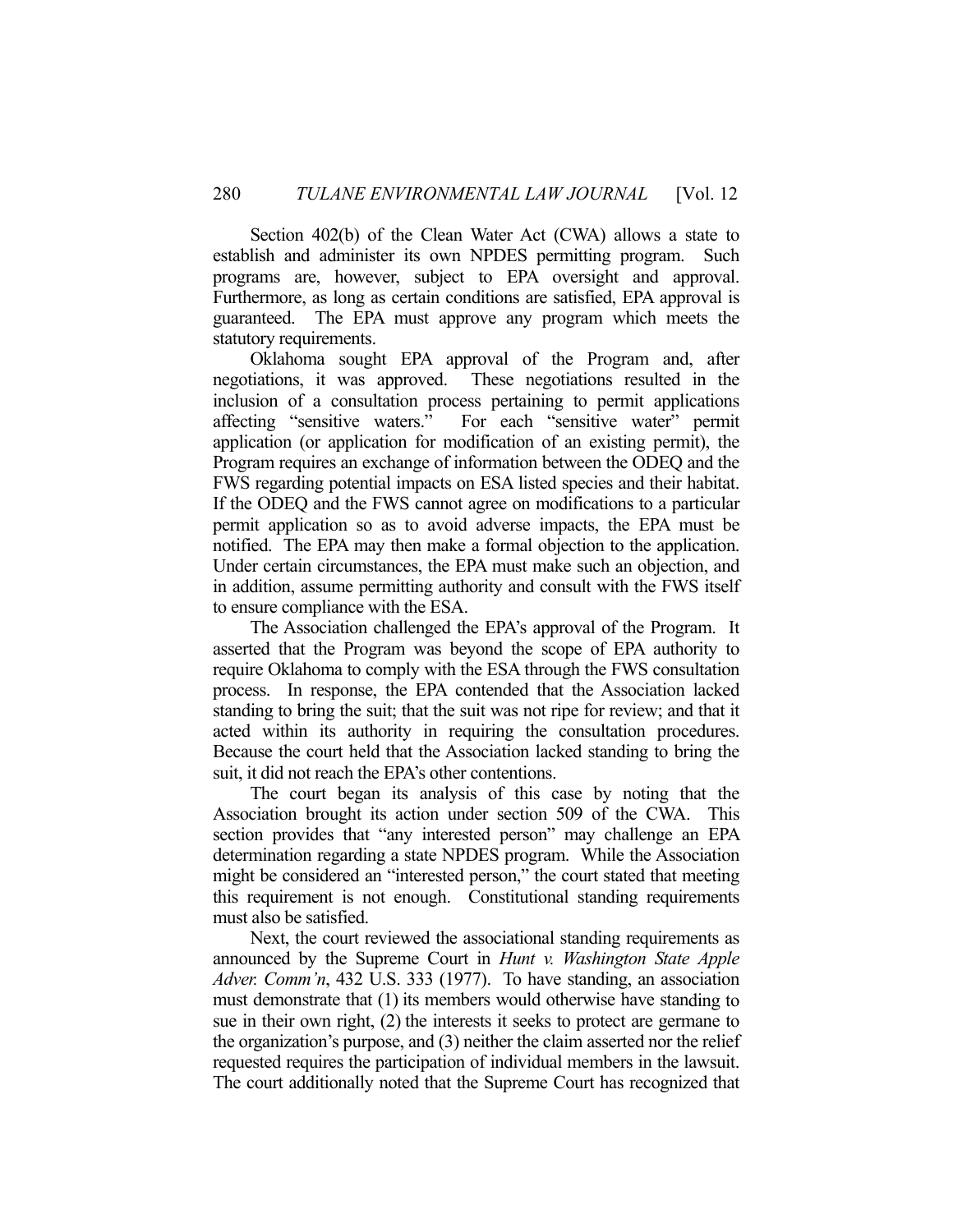the first requirement of associational standing embodies the Article III standing requirements of injury in fact, causal connection to the defendant's conduct, and redressability.

 On the facts before it, the court was reluctant to determine that the Association had satisfied the Article III requirements. Under Article III's injury in fact requirement, a party's injuries must be both imminent and concrete. The court was unwilling to find that the Association's members had such an injury. The Program did not require a consultation process for permit applications affecting all waters, but only for those affecting "sensitive waters." While the Association had asserted that its members include current NPDES permit holders located in Oklahoma, it had not alleged that any of those members hold permits to discharge into "sensitive waters." Standing must appear affirmatively in the record, and the Association failed to make such affirmations.

 Even assuming, for the sake of argument, that the Association's assertions were concrete and imminent enough to satisfy the Article III requirements, the court was nonetheless unwilling to find that it had standing. Without the crucial allegation that its members hold permits or intend to apply for permits to discharge into "sensitive waters," the Association is unable to claim that it would be injured by the Program at all. As a result, the court concluded that the Association lacked standing to sue and dismissed the case.

 At the end of the opinion, in Footnote 8, the court referred to a similar case recently decided by the Fifth Circuit. In *American Forest & Paper Ass'n v. EPA*, 137 F.3d 291 (5th Cir. 1998), the Association challenged similar consultation procedures contained in the NPDES program which the EPA approved in Louisiana. In that case, the Fifth Circuit found that the Association had standing and, noting the permit holders' imminent need to comply, rejected the EPA's argument that the permit holders' injuries were speculative. Distinguishing this case, the Tenth Circuit noted only that it is unclear whether the consultation requirements in the Louisiana program were for all permits or only those affecting "sensitive waters."

Scott D. Lyne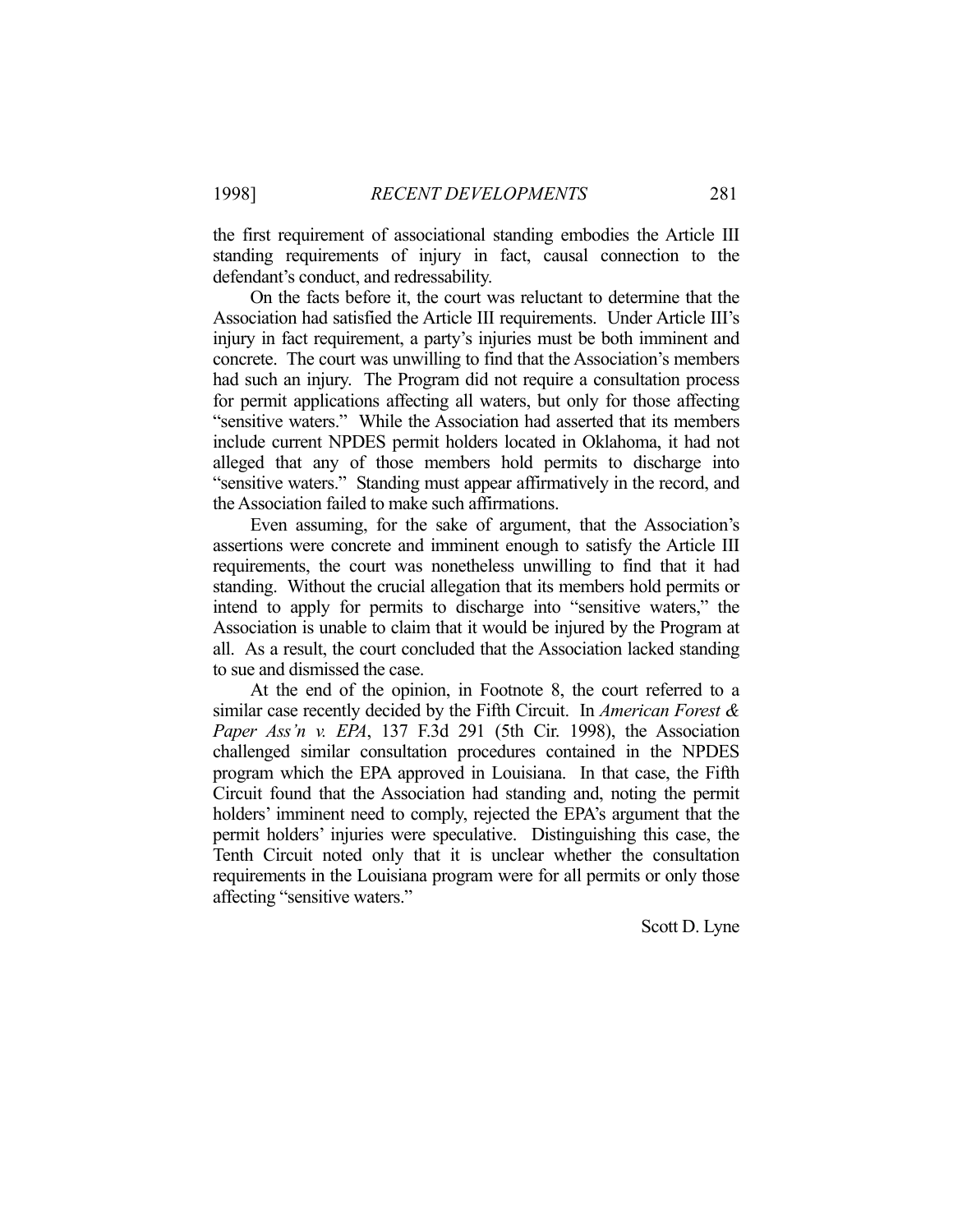### III. NATIONAL ENVIRONMENTAL POLICY ACT AND NATIONAL FOREST MANAGEMENT ACT

# *Friends of Southeast's Future v. Morrison*, 153 F.3d 1059 (9th Cir. 1998)

 Environmental groups brought an action against the National Forest Services for perceived violations of the National Environmental Policy Act (NEPA) and the National Forest Management Act (NFMA). The controversy centered upon the proposed sale of sixty-seven million board feet of timber from the Ushk Bay area of the Tongass National Forest (Tongass) in Alaska.

 Tongass is managed in accordance with the Tongass Land Management Plan, which directs the Forest Supervisor to conduct an Area Analysis to determine where logging will take place in Tongass. In 1991, the Forest Service prepared a "Tentative Operating Schedule" for the proposed timber harvesting. In May of 1992, the Forest Service issued a notice of intent to prepare an Environmental Impact Statement (EIS) for the proposed project in Ushk Bay. The final EIS was not completed until September of 1994. The EIS proposed several alternatives to the proposed project including a no-action alternative. The Forest Supervisor issued a Record of Decision adopting the sixty-seven million board feet of timber alternative.

 Plaintiffs brought the present action claiming that: (1) the Forest Service failed to conduct an EIS for the Tentative Operating Schedule in 1991, (2) the final EIS conducted in 1994 was deficient in that it failed to adequately consider the no-action alternative, and (3) the Forest Service violated NFMA when it failed to conduct an Area Analysis under the Tongass Land Management Plan.

 The court first addressed the plaintiff's claim that an EIS should have been conducted in 1991. NEPA requires an EIS for "every recommendation or report on proposals for legislation and other Major Federal Actions significantly affecting the quality of the human environment." The court deferentially reviewed whether the Forest Service's decision not to conduct an EIS on the Tentative Schedule was unreasonable. The court, citing its previous case law, stated that an EIS is only required when a federal agency makes an "irreversible and irretrievable commitment of the availability of resources." The court found that the Tentative Operating Schedule did not qualify as an "irreversible and irretrievable commitment" of resources, because it "makes no commitment of any part of the national forests." The Forest Service "retains absolute authority" to decide whether any timber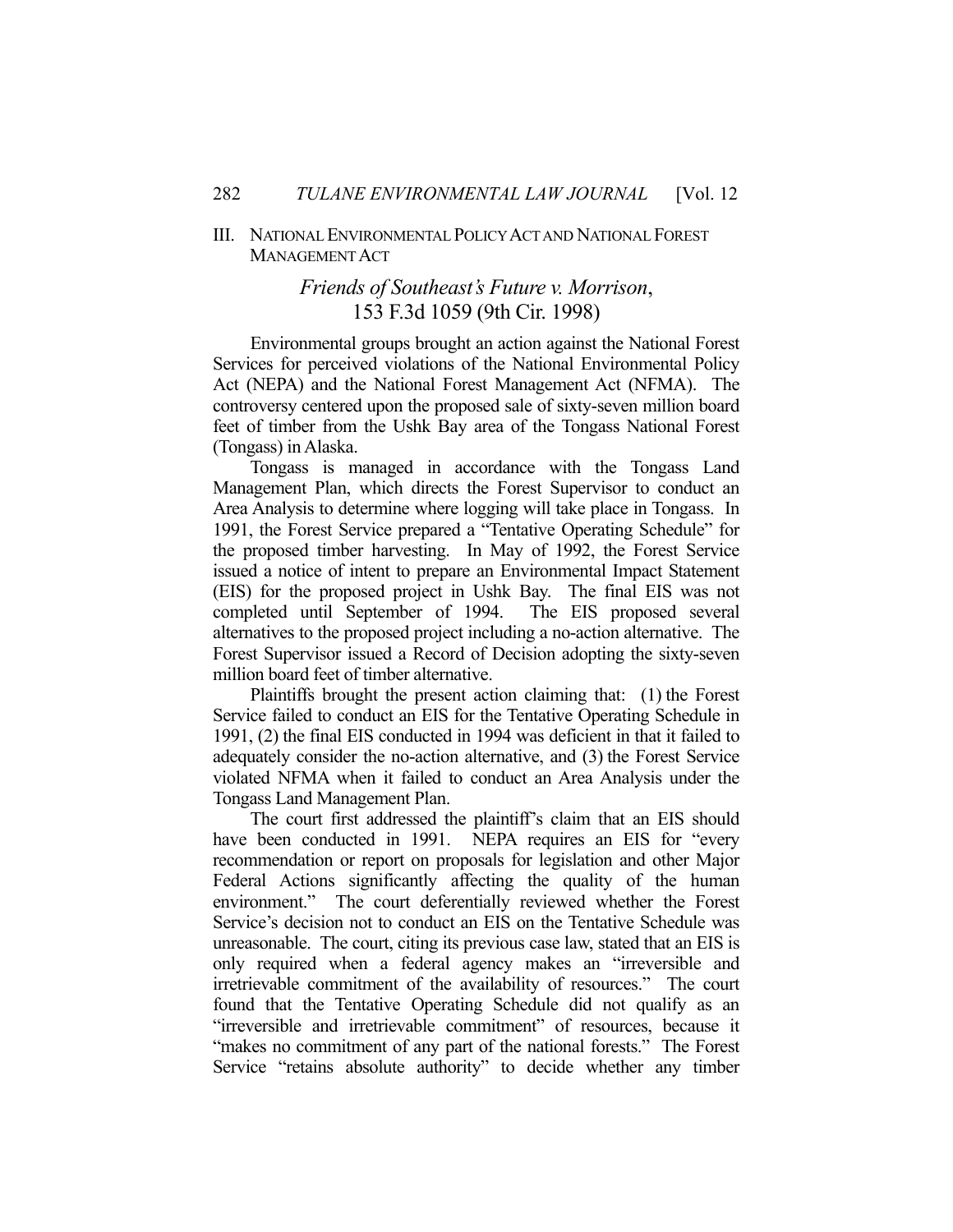activities will ever take place in Tongass. The plaintiffs failed to demonstrate that the Forest Service had compromised its absolute right to prevent logging at Ushk Bay. Without this irretrievable commitment of resources, the Tentative Operating Schedule did not require that an EIS be conducted.

 The court also struck down the plaintiffs' second claim, that the final EIS was deficient. Under NEPA, the agency is required to look at every reasonable alternative in an EIS. The plaintiffs claimed that the Forest Service insufficiently considered the "no-action" alternative, because the EIS only briefly addressed it. The Forest Service determined that the "noaction" alternative would not meet the purpose or need of the project. Typically, the court allows agencies tremendous deference in defining the scope of their projects. In the present case, the purpose of the project was outlined in the Tongass Land Management Plan (TLMP). One of the stated goals of the TLMP was to ensure the current levels of timberrelated employment. The court held that the Forest Service's decision to reject the no action alternative was reasonable in light of at least one goal of the TLMP.

 Finally, the court addressed the plaintiffs' claim that the Forest Service had violated NFMA by not conducting an "area analysis" for the proposed project. NFMA requires resource plans and contracts to be consistent with the land management plans of the site. The TLMP required the Forest Supervisor to conduct an area analysis in addition to the EIS. The plaintiffs claimed that the Forest Supervisor never conducted the area analysis. The Forest Service claimed that the area analysis was conducted within the confines of the EIS. The court reasoned, using the definition of "tiering" contained in 40 C.F.R. § 1508.28, that the decision to eliminate alternative sites was made before the EIS was issued, and thus was made without the opportunity for public comment. This fact violated the TLMP's requirement that the area analysis provide opportunities for the involvement of potentially affected interests. The court upheld the district court's grant of injunctive relief because the Forest Service's failure to comply with the requirements of the TLMP was a violation of the NFMA.

Brian E. Bentley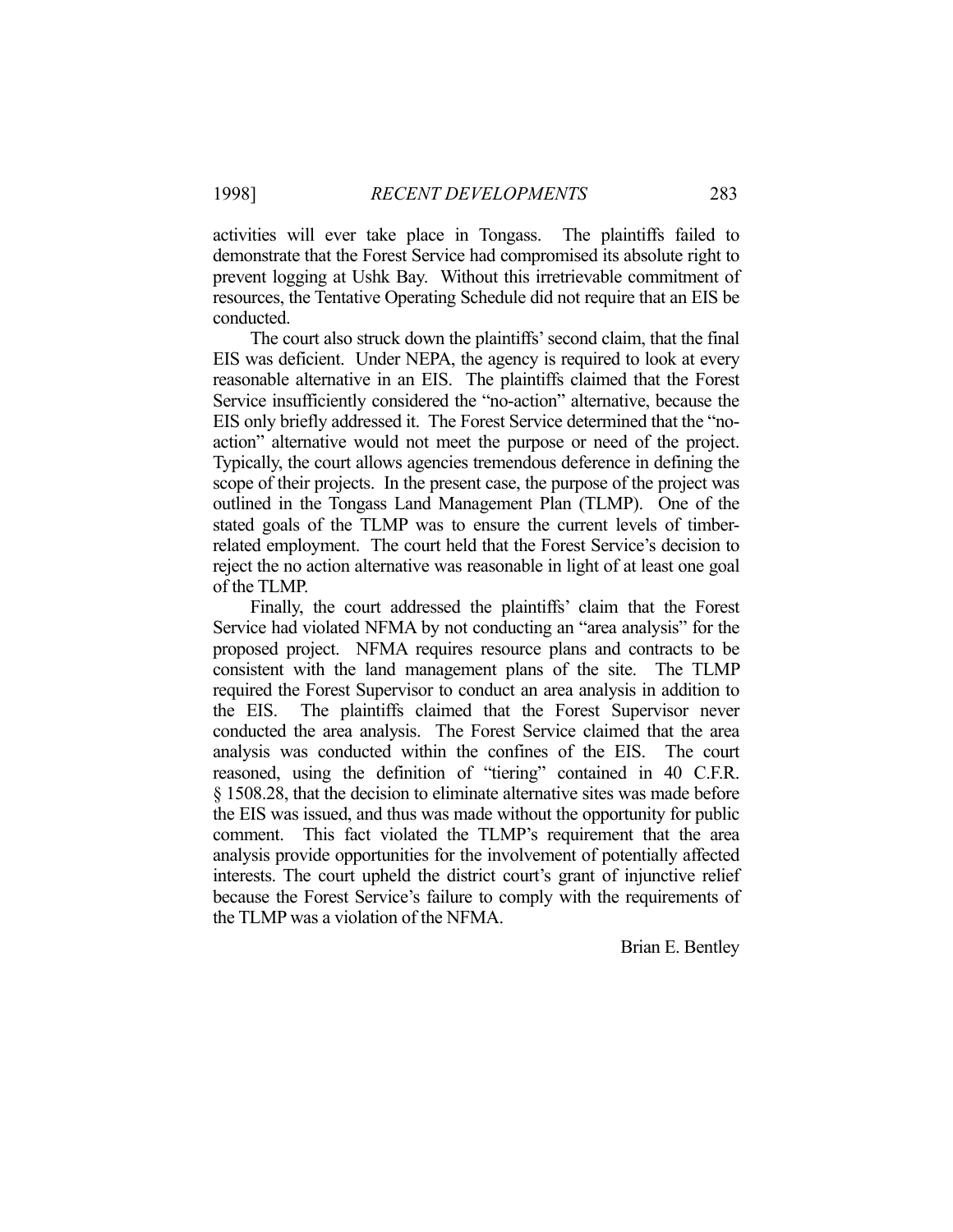#### IV. DISPUTES OVER ESTATES IN LAND

# *Leisnoi, Inc. v. Stratman*, 154 F.3d 1062 (9th Cir. 1998)

 In 1971, Congress enacted the Alaska Native Claims Settlement Act (ANCSA) to resolve land disputes between the federal government, the state of Alaska, Alaskan Natives, and nonnative settlers. As a result, Alaskan Natives received approximately forty-four million acres of land and nearly one billion dollars in federal funds. Most of the land was transferred in fee simple to twelve "Regional Corporations" and their "Village Corporation" subdivisions. Twenty-two million acres of the land granted pursuant to ANCSA are "dually owned." Accordingly, the Village Corporations own the surface estates, and the Regional Corporations own the subsurface estates.

 In 1974, the Department of the Interior certified Leisnoi, Inc. as a Village Corporation for the Native village of Woody Island. Leisnoi selected some land on Woody Island, as well as some land on Kodiak Island and Long Island, and received the surface estates in the chosen property. The Regional Corporation of Koniag received the subsurface estate in Leisnoi's land on Kodiak Island. Koniag subsequently issued a quitclaim deed transferring sand and gravel rights in a portion of this land to Omar Stratman, one of Leisnoi's enemies. To prevent damage to the surface estate and the potential destruction of artifacts buried in the ground, Leisnoi demanded that Stratman obtain its consent prior to dredging. Stratman, however, disagreed and began extracting gravel from his subsurface estate in July of 1996. In response, Leisnoi filed an action in federal district court to obtain injunctive and declaratory relief.

 The district court, however, granted Stratman's motion to dismiss, holding that, under the ANSCA, a subsurface-estate owner must only obtain the consent of a Village Corporation when he wishes to mine lands "within the boundaries of a Native village." Since the Kodiak Island land was located twelve miles away from the Village of Woody Island, Kodiak Island was not within the boundaries of the Native village of Woody Island and therefore did not require such consent. Leisnoi appealed the district court's decision.

 In its appeal, Leisnoi contended that the district court had misconstrued Section 14(f) of the ANCSA, which delegated to Village Corporations the power to withhold consent from, and thereby preclude, mining operations. Leisnoi argued that, as stated in the statute, "the lands within the boundaries of a Native village," should include all lands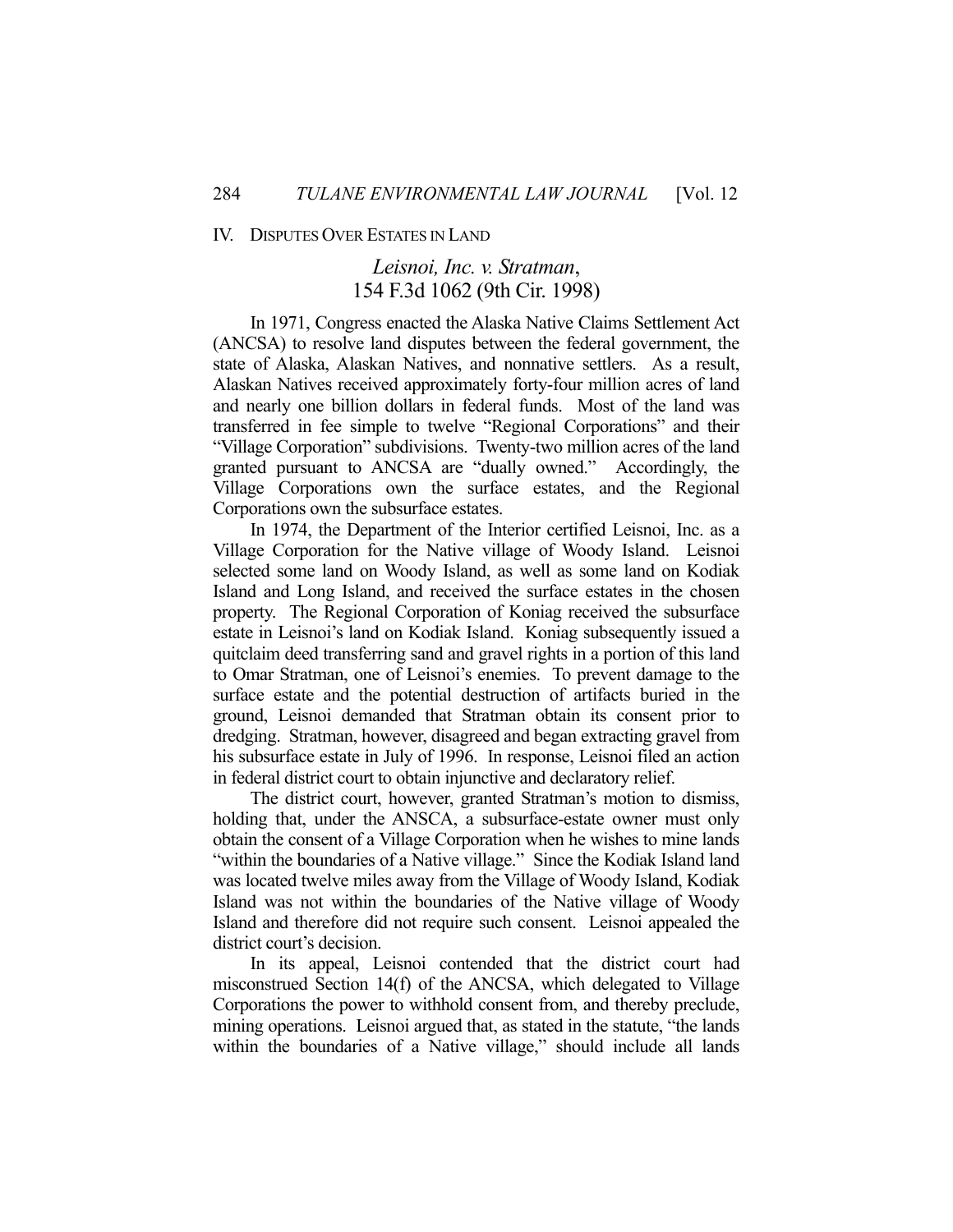patented to the Village Corporation, or at least all lands historically used by the Native village. Either interpretation entitled Leisnoi to relief.

 The Ninth Circuit rejected appellant's arguments. In its consideration of the issue, the court read the relevant statutory provisions and construed them according to the ordinary meaning of the words used. Accordingly, the court decided that Section 14(f) of the statute expressly contemplated two distinct abstractions: the lands patented to a Village Corporation and the lands within the boundaries of a Native village. The court found that if Congress intended for the consent term in subsection (f) to apply generally, it would have utilized language requiring consent for all patented lands, instead of the restrictive "within the boundaries" language. Since the land within the Native village was a subset of the total patented lands, the plain language of the statute indisputably verified that Congress did not require consent for mining in all patented lands.

 Next, the Ninth Circuit considered the actual physical boundaries surrounding the land in question. The court examined the Secretary of the Interior's interpretation of the consent provision of Section 14(f) of the Act, and afforded the interpretation the "great weight" that it was entitled to upon judicial review absent inconsistency with Congress's intent or unreasonableness. To establish boundaries, the Secretary required that the village have "an identifiable physical location" based on "evidence of occupancy consistent with the Native's own cultural patterns and lifestyle."

 Leisnoi argued that the use of expansive terms like tribe, band, clan, group and community illustrated Congress' intent that a Native village include the Natives' entire community. Consequently, Leisnoi urged the court to define a Native village's boundaries according to the areas in which the Natives historically hunted, fished, hiked and camped.

 After consulting several definitions of the word "community," including one included in Webster's Ninth Collegiate Dictionary, the court concluded that the commonly accepted definition upheld the Secretary's construction. The court further established that the government's interpretation was reasonable, because the Secretary's understanding of the word "location" was identical to the ordinary definition of the word contained in Webster's Dictionary and no contrary definition was included in the statute.

 Leisnoi alleged that the Secretary's interpretation was unreasonable for three reasons. First, Leisnoi argued that creating boundaries based on occupancy rendered the statutory consent provision futile for the Native village of Woody Island. Leisnoi did not own the surface estate of the land on which the village's structures and dwellings were located, and could never receive patents to that land since it was located within two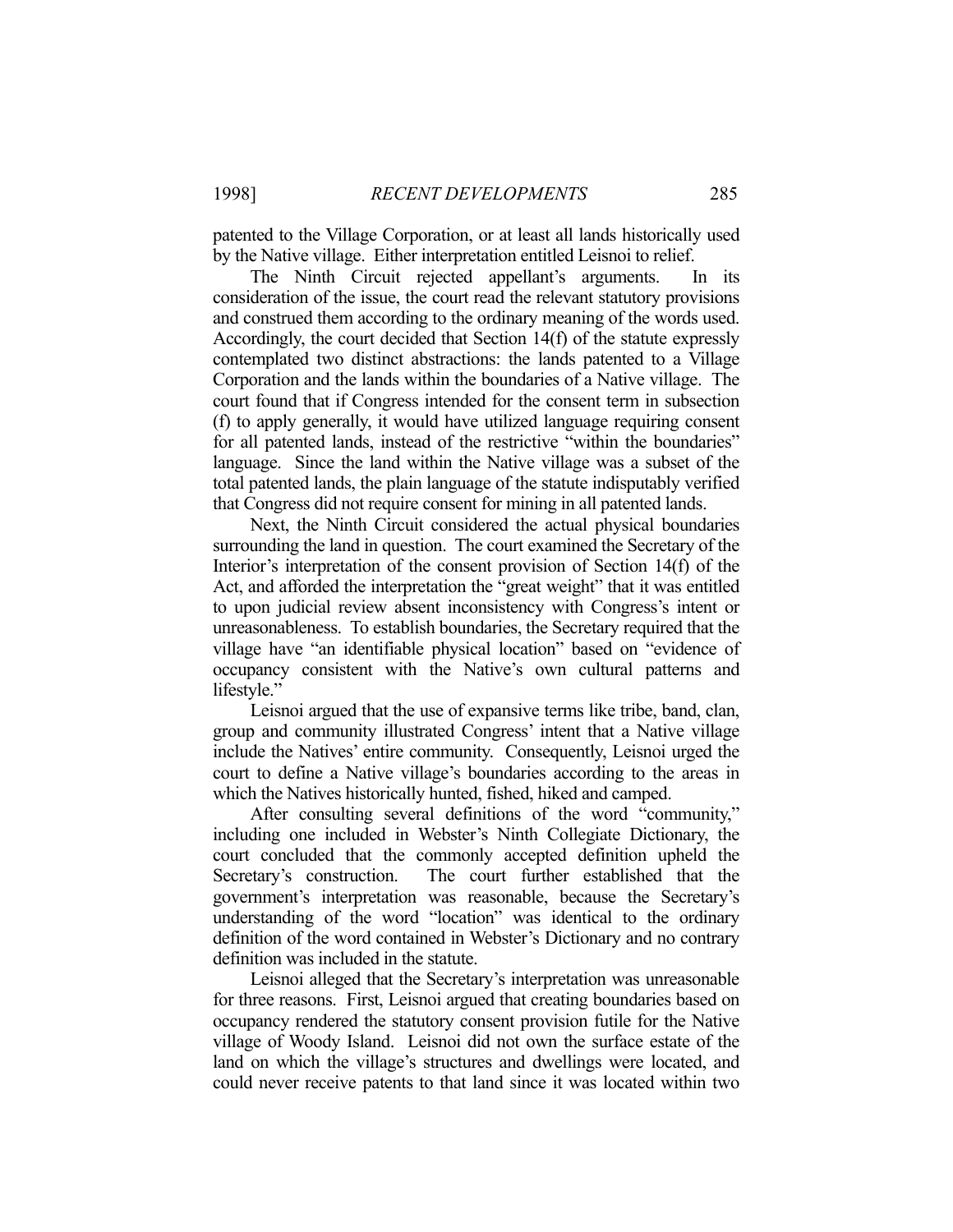miles of the City of Kodiak. Consequently, Leisnoi could never legally withhold consent over any property.

 The court assumed that the statutory consent power was limited to land which the Village Corporation owned, and held that this construction was consistent with the plain meaning of the statute. While the court recognized that this decision could create unfairness in a few instances, it acknowledged that perfection should not be expected from an expansive statute like ANCSA, which attempts to settle land disputes in over 200 villages across the largest state in the United States.

 Leisnoi also attacked the Secretary's interpretation as unreasonable because it was inconsistent with legislative history. The appellate court, however, found this argument unpersuasive and explained that legislative history is not written or scrutinized with the same care as statutory language. Additionally, since the legislative history was unclear, it could not displace the Secretary's understanding of the text of the statute.

 Finally, Leisnoi contended that defining boundaries by occupancy was unreasonable because it stifled the overarching policy of economic growth explicated in the statute's preamble. The court rejected this argument, and acknowledged that surface and subsurface estate owners could resolve their disputes through contract negotiations.

 In light of the foregoing, the court held that the Secretary's interpretation of the statute was not unreasonable and, therefore, the boundaries of a Native village were defined by occupancy, not historical use.

 To test this result, the court considered whether the Native village of Woody Island had demonstrated any evidence of occupancy on Kodiak Island, and ultimately decided that it had not. When the Native village applied for benefits pursuant to ANCSA in 1973, it reported that it was located within townships. It also indicated its location on a map. On the map, the townships were clearly on Woody Island, not Kodiak Island. Later that year, the Bureau of Indian Affairs confirmed this location. Leisnoi never suggested that the village expanded to occupy Kodiak Island. Stratman received a valid deed from Koniag and did not need Leisnoi's additional consent to proceed with his mining there. The United States Court of Appeals for the Ninth Circuit conclusively held that the district court did not err in granting a dismissal, and therefore affirmed the lower court's decision.

Julia C. Haffner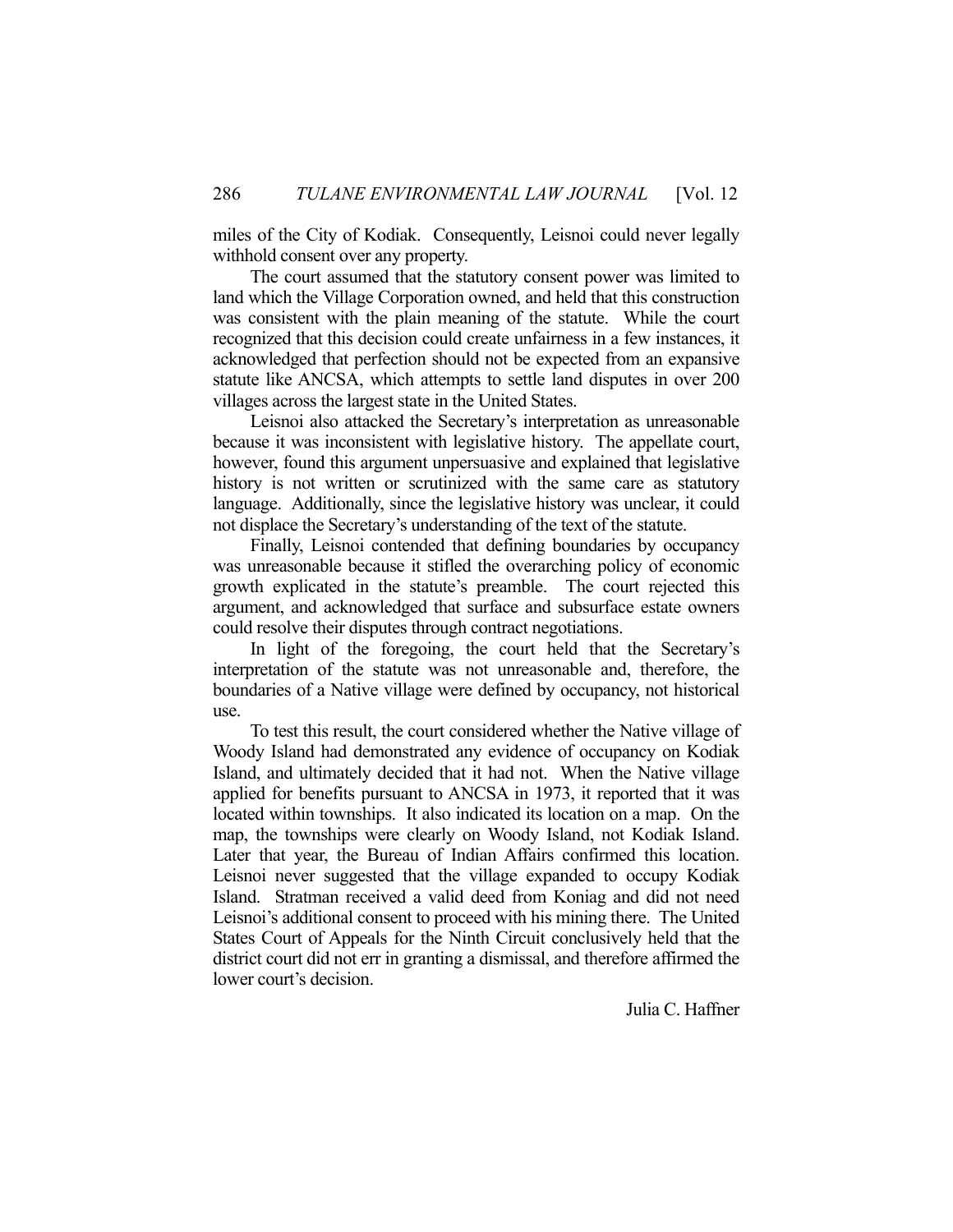### V. COMPREHENSIVE ENVIRONMENTAL RESPONSE, COMPENSATION, AND LIABILITY ACT

# *Minnesota v. Kalman W. Abrams Metals, Inc.*, 155 F.3d 1019 (8th Cir. 1998)

 The United States Court of Appeals for the Eighth Circuit affirmed in part and reversed in part the decision of the United States District Court for the District of Minnesota granting summary judgment to nonsettling defendants who were sued by the State of Minnesota to recover costs incurred in cleaning up lead-contaminated soils under the federal "superfund" law, the Comprehensive Environmental Response, Compensation, and Liability Act of 1980 (CERCLA), and its state law counterpart, the Minnesota Environmental Response and Liability Act (MERLA).

 The defendants are present and former owners of companies that provided scrap wire to Gerald McGuire who recycled the used wire in an environmentally unsound manner and then distributed the ash produced from the recycling process over portions of his property. Both the Minnesota Pollution Control Agency (MPCA) and the Environmental Protection Agency (EPA) conducted analyses of the soil on McGuire's property which revealed hazardous concentrations of lead. Without first determining whether McGuire would agree to undertake the clean up at his own expense, the MPCA authorized the expenditure of funds to clean up the site.

 The district court disposed of the State's claims to recover all response costs from the scrap dealers. The State raised two claims on appeal: first, whether the appellate court lacked jurisdiction because the district court orders were not final and appealable; and second, whether the MPCA acted arbitrarily and capriciously in selecting a cleanup action and in failing to notify defendants of its proposed response action.

 Addressing the jurisdictional issue first, the court acknowledged that there is no statute or rule which dictates the necessary elements of a final judgment, but it is sufficient if the trial court indicates "some clear and unequivocal manifestation" that its decision will end the case. The State claimed that the trial court's orders granting summary judgment to the nonsettling defendants were not final because they did not resolve claims against the settling defendant, Leder Brothers. Even though the consent decree with Leder Brothers was not entered until two months after the summary judgment rulings by the trial court, the Eighth Circuit held that final approval of the Leder Brothers settlement was a "ministerial task"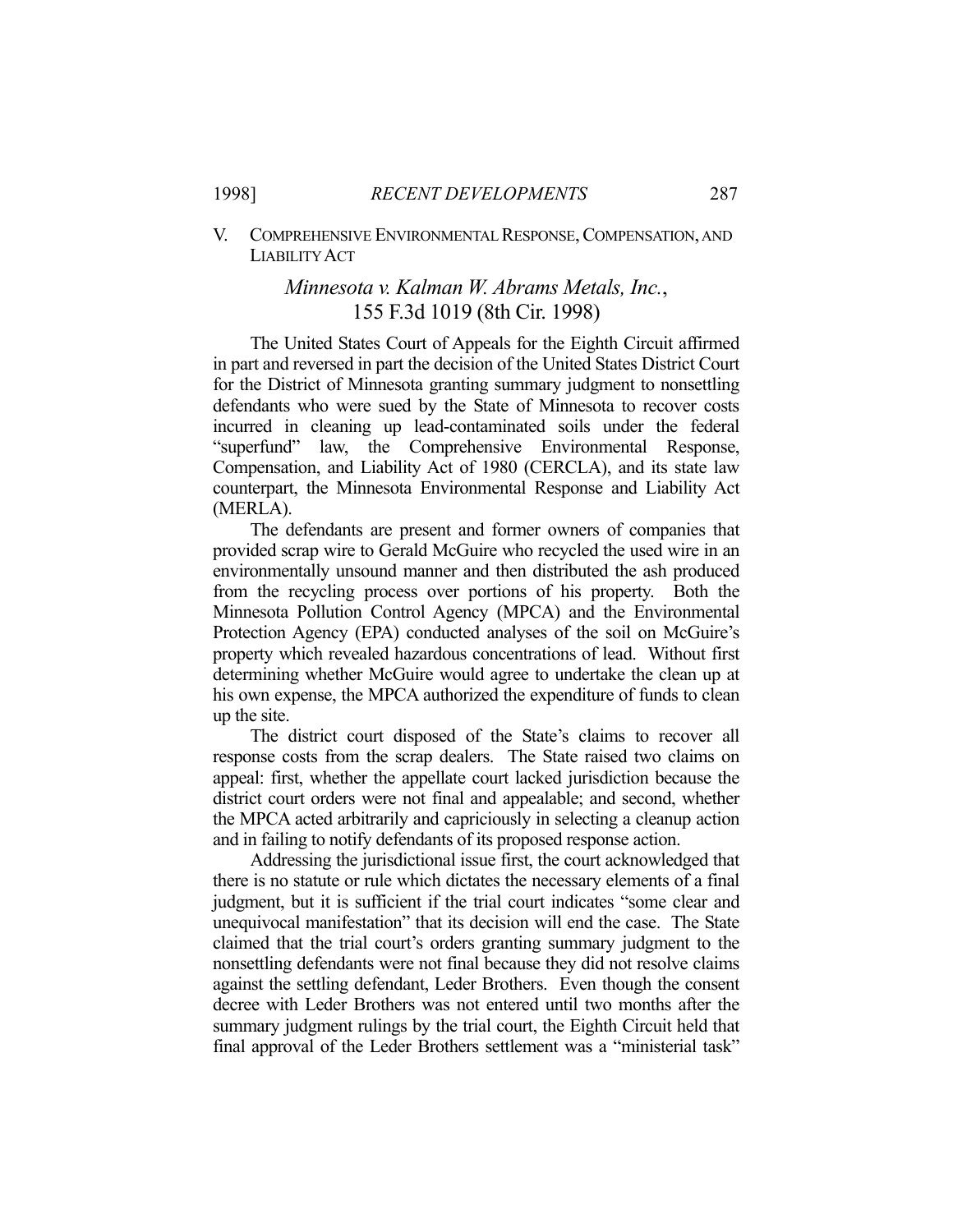which did not eviscerate the finality of the orders in favor of the nonsettling defendants.

 To resolve the second issue, the court looked to Section 9607 of CERCLA which mandates that all removal or remedial costs incurred by the State must be consistent with the national contingency plan (NCP). The NCP consists of a group of EPA procedural regulations that require an agency which is responding to a release of hazardous substances to choose a cost-effective approach. If the State can establish that the defendants were responsible for the release of hazardous substances and that costs were incurred by the State agency to remedy the release, then the defendants have the burden of proving that the agency's chosen course of action was not cost-effective and thus inconsistent with the NCP. After applying the arbitrary and capricious standard of review to evaluate MPCA's cleanup approach, the court concluded that the defendants met their burden of showing that the agency did not comply with the NCP standards for remedial action because the chosen remedy, soil washing, was "an untried, high-risk, high cost remedy" that forced the State to incur greater expense than necessary. However, the court disagreed with the trial court's determination that the State should receive no cost recovery at all. The Eighth Circuit authorized the State to recover only appropriate costs that were not inconsistent with the NCP.

 In resolving a corollary issue which was not before the court but which was likely to arise on remand, the court held that MPCA's actions were also inconsistent with the NCP because the agency failed to notify and involve the responsible parties before authorizing the expense of state superfund monies and undertaking the clean up on its own. The court concluded that all defendants were "known" responsible persons from whom the agency would likely seek reimbursement, and therefore, they should have been given formal opportunity to comment on the agency's choice of action and to undertake the clean up at their own expense. If, on remand, the defendants can prove that they would have and could have cleaned up the site more cost effectively, then, under CERCLA, the State cannot even recover costs incurred in implementing remedial actions that were appropriate. The court held the same to be true for State recovery claims under the state superfund statute, MERLA.

 Finally, the court held that, under MERLA and applicable Minnesota law, the State did not timely initiate legal or administrative proceedings against one defendant, Blum Holdings, before that corporation dissolved. The court found that neither MPCA's request for information issued to Blum Holdings nor a preliminary letter written to A & D Recycling, which had purchased the assets of the predecessor of Blum Holdings, constituted the kind of formal proceedings that Minnesota law requires a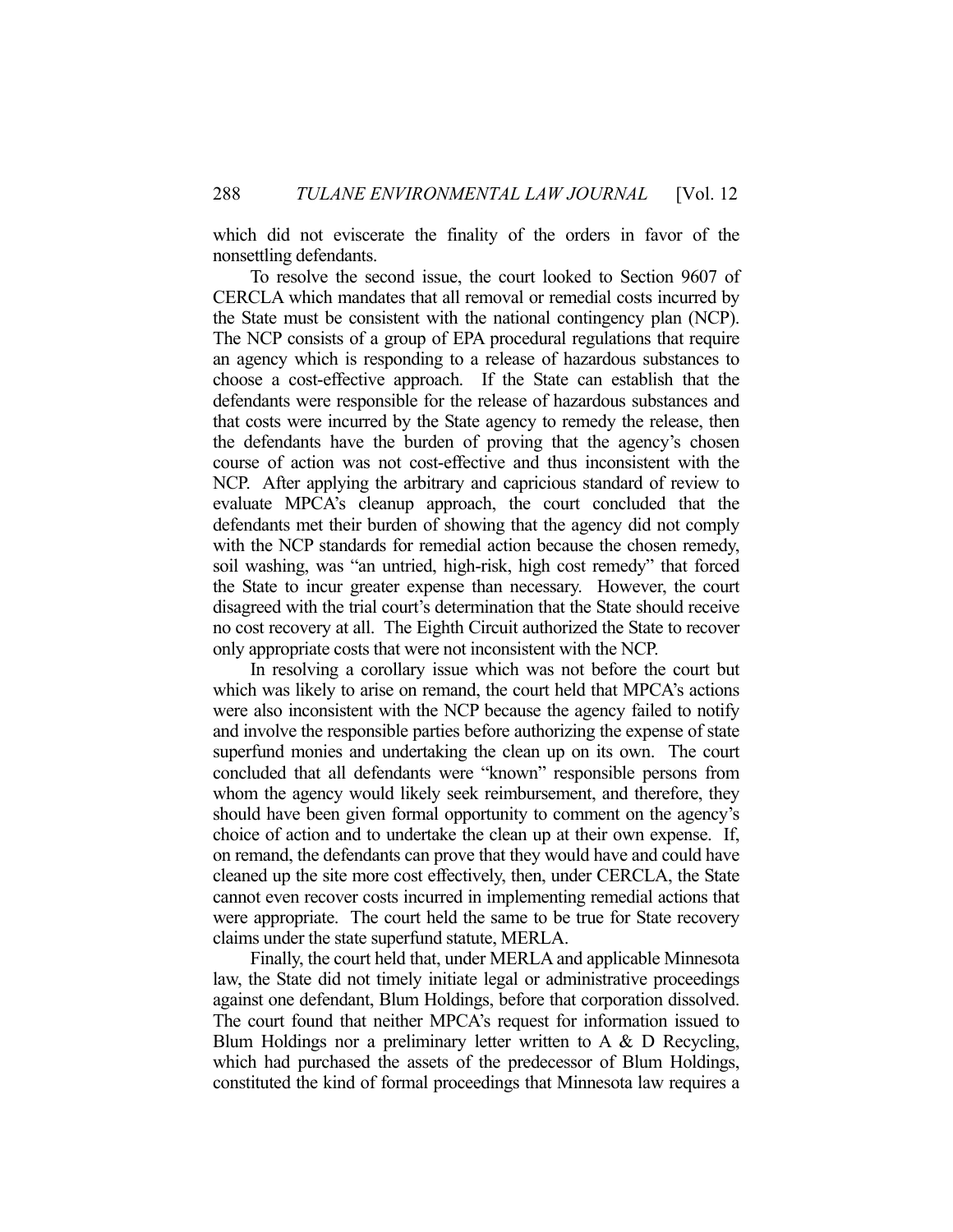creditor to commence in order to avoid the consequences of corporate dissolution.

### Whitney B. Pitkanen

#### VI. FEDERAL PARAMOUNTCY DOCTRINE

# *Native Village of Eyak v. Trawler Diane Marie, Inc.*, 154 F.3d 1090 (9th Cir. 1998)

 Various Native Villages of Alaska brought an action against the Department of Commerce (DOC) claiming that they retained an unextinguished aboriginal title to a portion of the outer continental shelf (OCS). The District Court held that their claims were invalid because they were barred by the federal paramountcy doctrine. The Native Villages brought this appeal in the Ninth Circuit.

 The Native Villages claimed that they have hunted sea mammals and harvested the fishery resources of the OCS for more than 7,000 years. Because of this unextinguished aboriginal title, they asserted that the DOC violated their rights to exclusive use and occupancy of the OCS. The Secretary of Commerce manages fisheries pursuant to the Magnuson Fishery Conservation Management Act (Magnuson Act) which extends sovereign control of the United States to waters lying between three and two hundred miles off the coast of the United States. In Alaska, pursuant to this control, the United States limited access to sablefish and halibut fisheries in the Gulf and Alaska. The Native Villages argued that this control improperly authorizes non-tribal members to fish within the Native Villages' exclusive aboriginal territories while simultaneously limiting the fishing of tribal members.

 The court first addressed the federal paramountcy doctrine and its precedential history. It cited four Supreme Court cases in which the federal government and various states disputed ownership and control of the territorial sea and the adjacent portions of the OCS. The first was *United States v. California*, 332 U.S. 19 (1947) wherein the Court concluded that matters which occur in the open sea are national questions, and are directly in the interest of the health and security of the country. Therefore, the Court argued, these waters must stay within federal control. The Court held that the Federal Government, rather than the State of California, is the owner of the three-mile belt along its coast.

 The Court then looked at *United States v. Louisiana*, 339 U.S. 699 (1950) wherein the Court concluded that although Louisiana claimed that it had always exercised dominion over its coastal waters extending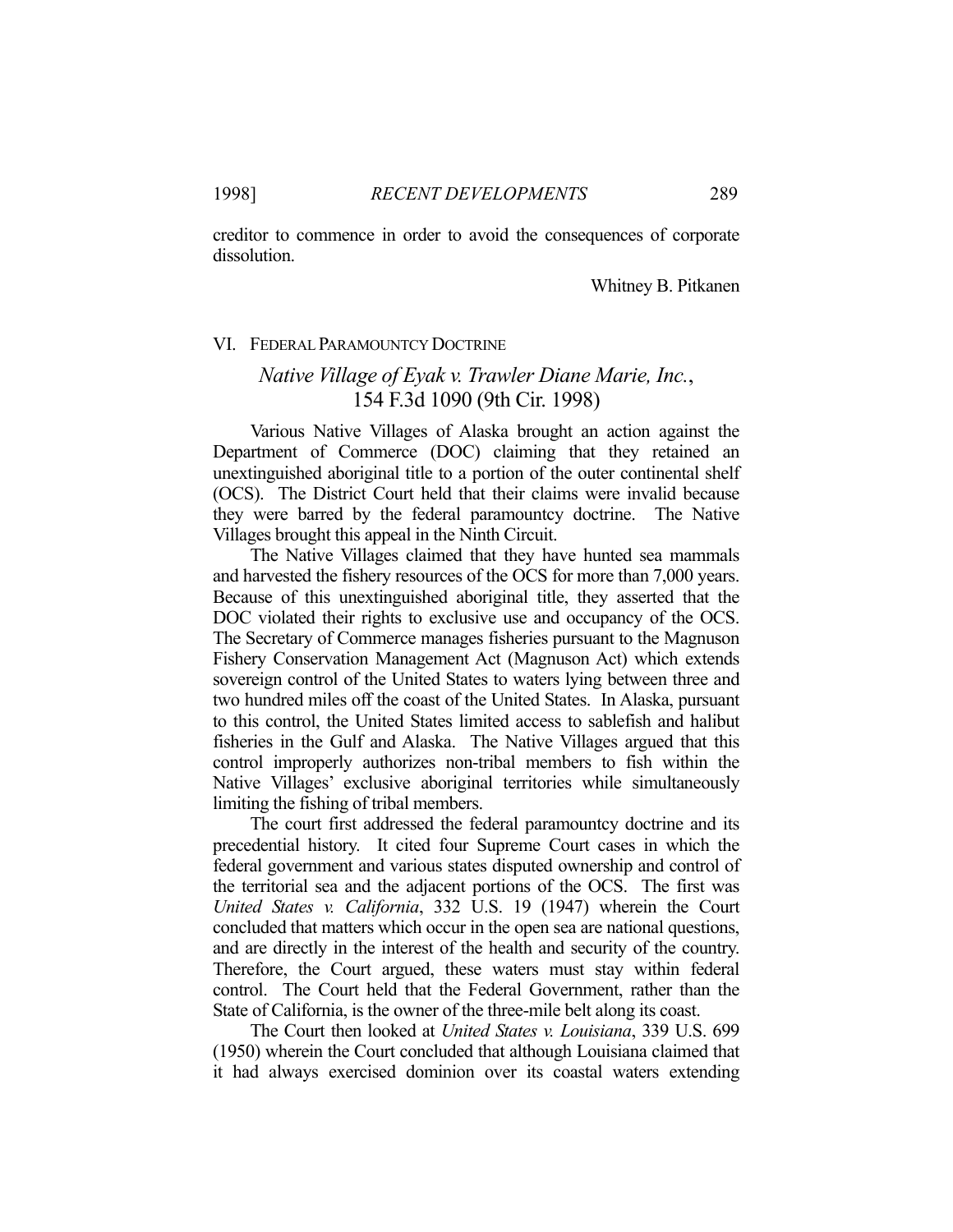twenty-seven miles into the Gulf of Mexico, the marginal sea is a national, not a state concern.

 The Court again looked at the federal paramountcy doctrine in *United States v. Texas*, 339 U.S. 707 (1950), wherein Texas argued that because it was a separate republic prior to its entry into the United States, it had only relinquished *imperium*, and not *dominium* to the federal government, therefore the coastal waters were still within its dominium. The Court disagreed stating that both imperium and dominium were relinquished when Texas joined the Union and therefore, the coastal waters fell under the federal paramountcy doctrine.

 The final historical case that the court discussed was *United States v. Maine*, 420 U.S. 515 (1975), wherein the Court again concluded that notwithstanding Maine's argument that it had acquired dominion over the offshore seabed prior to the adoption of the Constitution and had not since relinquished it, the federal paramountcy doctrine still applied and served as a bar to state control over these waters.

 The court then began its analysis by determining whether the federal paramountcy doctrine serves to bar not only state claims to the OCS, but also claims made by the indigenous peoples of these lands. The Native Villages argued that tribal aboriginal title is not based on the same property claims as state titles. They asserted that an aboriginal title is not a legal title, nor even a property right. Therefore, they argued, their claim does not conflict with the federal government's paramount interests in the OCS. They further asserted that federal sovereignty is subject to the Indians' right of occupancy unless and until extinguished by Congress. The court disagreed and held that only limited assertions of aboriginal subsistence rights were contemplated by the courts. The court reemphasized that any claim of sovereign right or title over the ocean by any party other than the United States is equally egregious to the principles established in the paramountcy cases. The court concluded that there was not a difference between the relief sought by the Native Villages and that sought by the states in the paramountcy cases.

 The Native Villages then argued that a "joint ownership" which distinguished between tribal and nontribal member fishing rights could apply. The court immediately dismissed this argument stating that this was not a valid concession.

 The Native Villages next argued that they were entitled to exclusive use of the OCS because they hunted and fished in the sea for thousands of years prior to the founding of the United States. The court rejected this argument, holding that the paramountcy doctrine still would apply because national interests, national responsibilities, and national concerns are involved in all cases dealing with coastal waters.